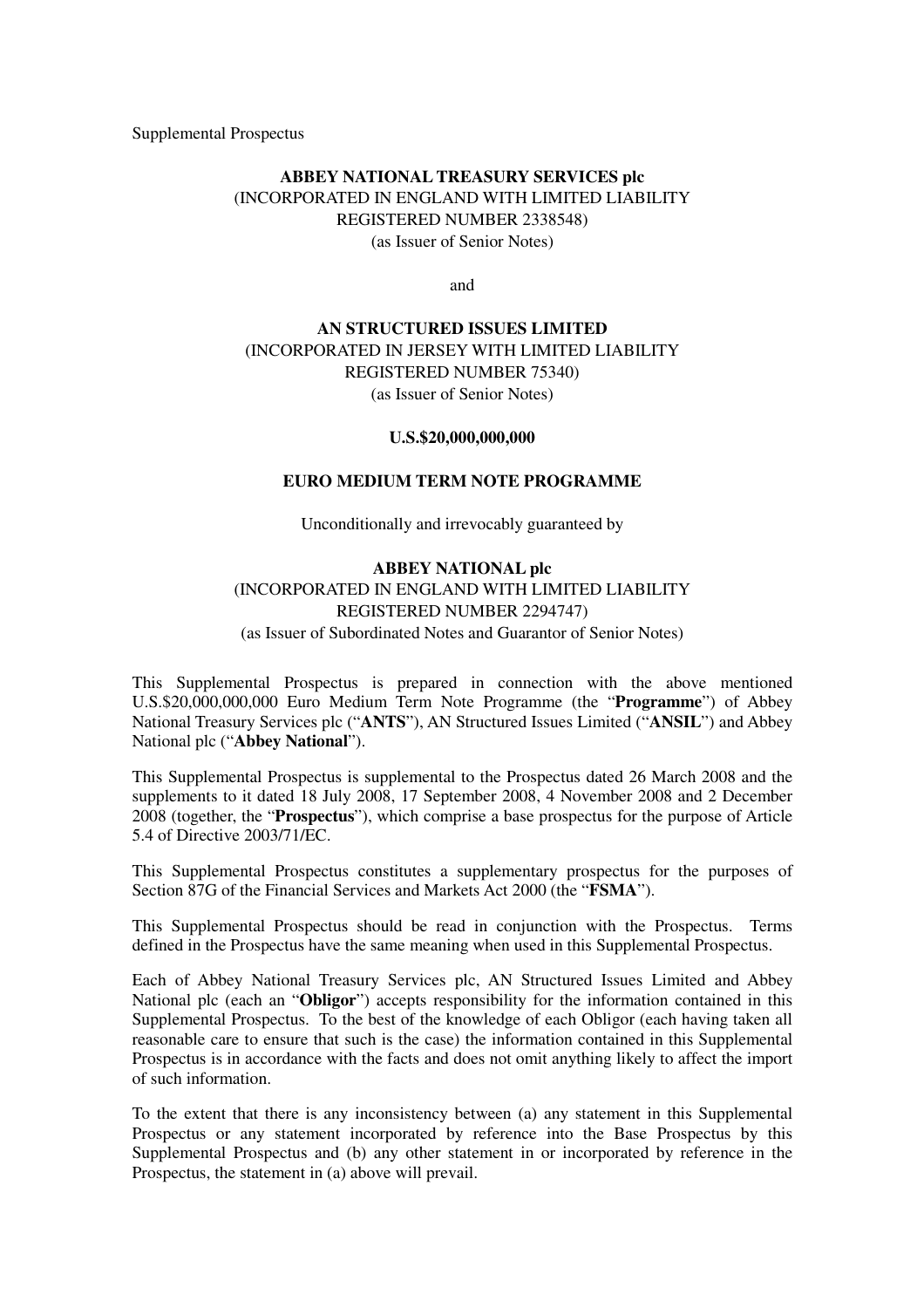If documents which are incorporated by reference to this Supplemental Prospectus themselves incorporate any information or other documents therein, either expressly or implicitly, such information or other documents will not form part of this Supplemental Prospectus for the purposes of the Prospectus Directive except where such information or other documents are specifically incorporated by reference to this Supplemental Prospectus.

Save as disclosed in this Supplemental Prospectus and the Prospectus, no significant new factor, material mistake or inaccuracy relating to information included in the Prospectus has arisen or been noted, as the case may be, since the publication of the Prospectus.

Investors should be aware of their rights under Section 87Q(4) of the FSMA.

### **Recent Developments**

The section of the Prospectus entitled "Abbey National plc and the Abbey National Group" is hereby amended by the addition of the following recent developments.

## *Alliance & Leicester*

#### *Acquisition by Santander*

On 10 October 2008, Banco Santander, S.A. ("**Santander**") completed its acquisition of Alliance & Leicester plc ("**A&L**") pursuant to a scheme of arrangement under the Companies Act 1985.

#### *Description of A&L*

A&L is a public limited company incorporated and registered in England and Wales under the Companies Act 1985. A&L and its subsidiaries (together, the "**A&L Group**") is one of the UK's major financial services organisations, offering a broad range of financial services to private and commercial clients. A&L is an authorised bank, operating within the UK and the Isle of Man and supervised by the Financial Services Authority and the Financial Supervision Commission respectively. The principal activities of the A&L Group are the provision of a comprehensive range of personal financial services in addition to a wide range of banking and financial services to business and public sector customers.

The A&L Group's business comprises two main business units:

- (a) Retail Banking: This business unit currently provides personal savings, residential mortgages, current accounts and unsecured personal finance. Credit cards, life assurance, long term investment products and general insurance products are supplied by a range of third party providers.
- (b) Commercial Banking: This business unit provides banking services to commercial customers, including cash and cheque handling for retailers and other corporates, commercial lending, business banking.

These business units are supported by central group functions including finance, IT, human resources, communications, legal and treasury.

Following the completion of its acquisition by Santander, A&L announced changes to the membership of its board of directors, such that the same persons are directors of each of A&L and Abbey National. Such changes became effective on 21 October 2008.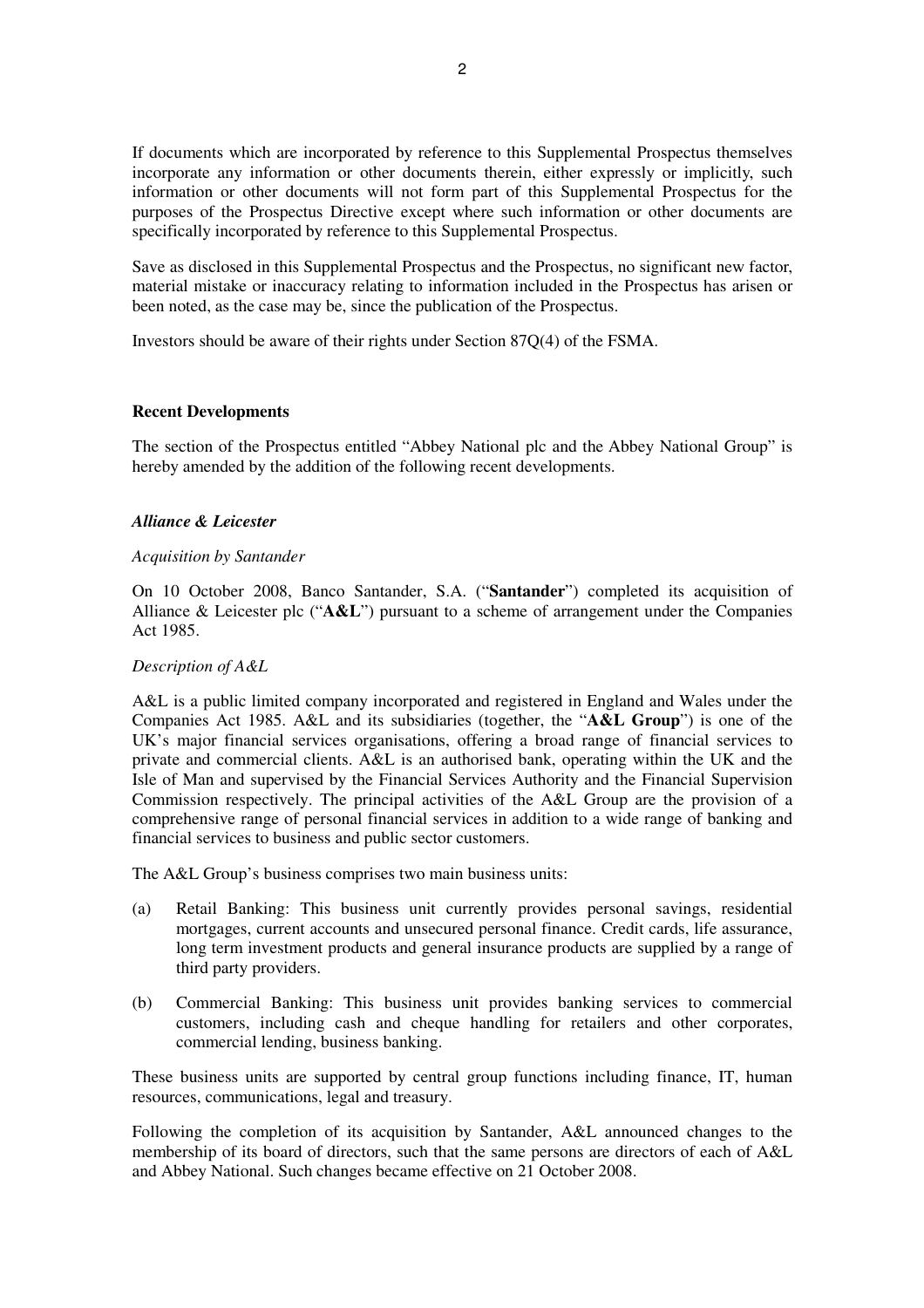## *Proposed Transfer of A&L to Abbey National*

As a step in the integration of the complementary business units of the A&L Group and the Abbey National Group, the board of Abbey National resolved on 16 December 2008 to issue ordinary shares to Santander in exchange for all of the shares in A&L held by Santander. It is expected that the transaction will take place on or about 9 January 2009.

The integration of the businesses of the A&L Group and the Abbey National Group is expected to strengthen the competitive positioning of the products and services offered by the enlarged Abbey National Group, benefiting its customers.

The combination of the businesses will increase critical mass in the UK market. The transaction will allow Abbey National to accelerate its UK branch network expansion plans and increase its retail banking presence in areas where Abbey National has lower branch footprint (such as the Midlands). The combination will lead to significant increases in the number of active business customers and accelerates Abbey National's aim to expand its SME operations and increasingly compete with the 'big four' incumbent banks for the UK's mid-corporate banking business. This also enables Abbey National to make further progress in transforming itself into a full service commercial UK bank.

The combined group is also expected to reap the benefits of greater efficiency, through cost savings from the integration of back office functions and a reduction in A&L's currently high financing costs over time.

## *Capital Investment in A&L by Abbey National*

On 17 December 2008, Abbey National injected approximately £950,000,000 of capital into A&L through a subscription of: (i) 234,113,712 ordinary shares in A&L for cash at £2.99 per ordinary share; (ii) US\$220 million undated subordinated notes issued by A&L; and (iii) Euro 115 million undated subordinated notes issued by A&L. As a result of the subscription of ordinary shares, Abbey National currently holds 35.6 per cent of the issued share capital of A&L.

This capital injection aligns with indications of the potential requirement to provide new capital to A&L, given by Santander at the time of its offer to acquire A&L. Santander stated that, against a background of potential risks in connection with its acquisition of A&L (including credit risk concentration, liquidity risk and credit impairments) and current market conditions, it would, if necessary, in accordance with its policies allocate up to £1 billion capital to cover the potential risk and losses to cover:

- (a) future adverse developments in A&L's treasury portfolio;
- (b) previous mark-to-market losses on AFS portfolio that had not been deducted from regulatory capital;
- (c) anticipated increased credit impairments through the cycle;
- (d) potential improvement of coverage ratios and other balance sheet strengthening if necessary;
- (e) potential restructuring charges associated with integration.

Abbey National made the capital injection to address these risks and losses. It is effectively funded by the £1,000 million capital investment made by Santander in Abbey on 13 October 2008 and ensures that A&L continues to meet its capital ratio requirements.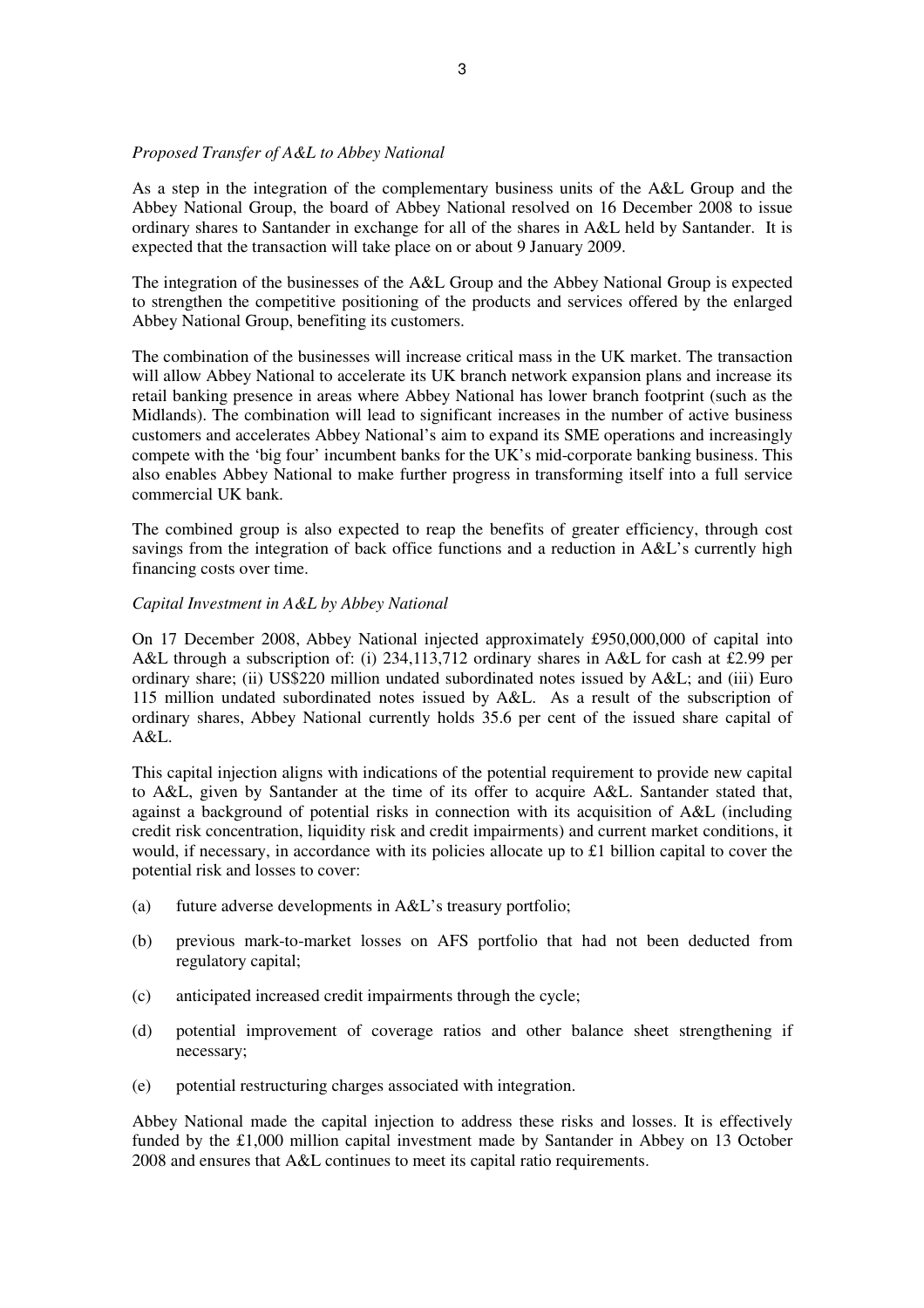Abbey National intends, having regard to its obligation to its own creditors, to provide support to A&L with a view to ensuring that A&L is in a position to meet its capital resources requirements under the FSA handbook and its funding requirements in relation to its unsubordinated liabilities.

#### *A&L Financial Statements*

The audited consolidated financial statements of A&L for the financial year ended 31 December 2007, together with the audit reports thereon and notes thereto, (the "**A&L 2007 Financial Statements**") and the unaudited interim financial report of A&L for the six months ended 30 June 2008, including the notes thereto (the "**A&L 2008 Interim Financial Report**"), are hereby incorporated in, and form part of, this Supplemental Prospectus and the Prospectus.

Alliance & Leicester's underlying retail and commercial business remains in good shape, with satisfactory customer lending asset quality and arrears rates running better than market averages. The performance of its customer-facing businesses remains robust, but its financial results will and continue to be affected by treasury losses, funding costs and the other matters referred to above against which Abbey National is injecting additional capital. Neither Santander nor Abbey National has yet calculated the goodwill that will be generated by the acquisition of A&L by Santander or of the proposed transfer of A&L to Abbey National.

### *A&L Risk Factors*

A&L's principal inherent risks are described in the Risk Management Policy and Control Framework section on pages 54 to 72 of the A&L 2007 Financial Statements. A description of the principal risks and uncertainties in the A&L Group for the 6 months to 31 December 2008 is contained in note 22 to the A&L 2008 Interim Financial Report.

As a consequence of its acquisition by Santander, A&L is expected to cease to participate directly in The Bank of England's sterling money market operations and special liquidity scheme in early 2009. Against the background of the continued loss of market liquidity, in particular in relation to issuances in the wholesale markets and to the availability of liquid resources in the inter-bank market, A&L will need to rely on Abbey National to access the source of liquidity represented by such operations and schemes. Following the acquisition of A&L and the integration of the businesses of the A&L Group and the Abbey National Group, A&L is likely to seek greater support for its funding and liquidity requirements from the Abbey National Group. There can be no assurance that The Bank of England will permit a proportionate increase in Abbey National's own participation in such operations and schemes to reflect A&L's former participation.

The assessment of the integration of A&L is based on limited and potentially inexact information and on assumptions with respect to operations, profitability, asset quality and other matters that may prove to be incorrect. A&L has been adversely affected by the current financial crisis and has portfolios of securities that have suffered losses and could decline meaningfully in value. There can be no assurances that A&L will not incur substantial further losses or that Abbey National will not be exposed to currently unknown liabilities resulting from this transaction. Any such losses or liabilities could have a material adverse effect on the Abbey National Group's business, financial condition and results of operations.

The success of the acquisition of A&L by Santander will depend, in part, on the ability to realise the anticipated benefits from combining the businesses of the A&L Group and the Abbey National Group. It is possible that the integration process could take longer or be more costly than anticipated or could result in the loss of key employees, the disruption of each group's ongoing businesses or inconsistencies in standards, controls, procedures and policies that adversely affect the ability of each company to maintain relationships with clients, customers